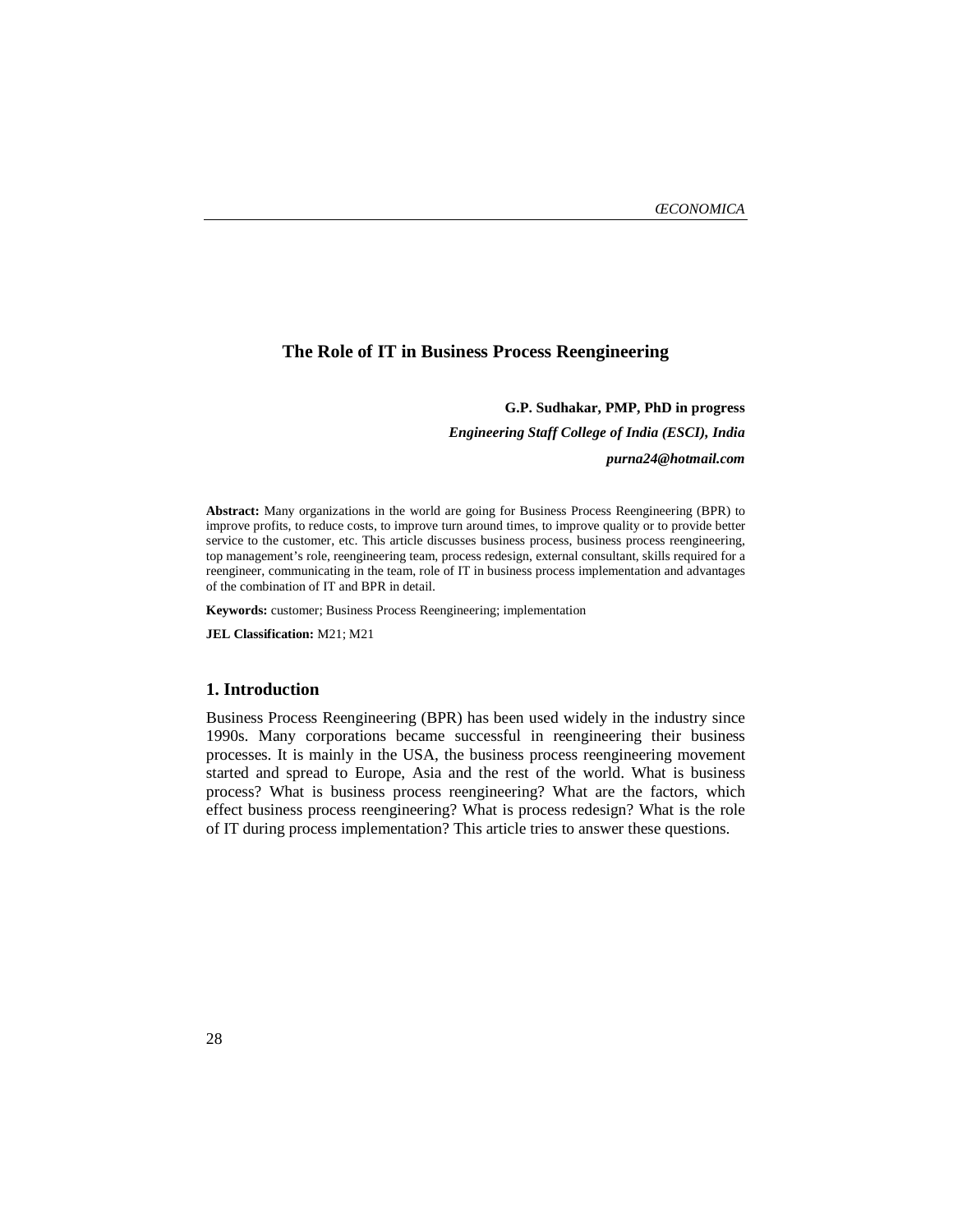# **2. Business Process Reengineering**

A business process is an activity or collection of activities, which has an effect on the customer directly or indirectly. Every organization has many processes built in their systems. Manufacturing, order processing, invoice generation, bill payment and customer service are some of the business processes of current day organizations. These processes can be reengineered.

Hammer, M. and Stanton, S.A. defined reengineering as follows in their book *The Reengineering Revolution* (1995).

*"The fundamental rethinking and radical redesign of business processes to bring about dramatic improvements in performance."* 

According to this definition, we can expect the *dramatic* improvements as a result of our reengineering process in the business. Also the definition talks about the radical redesign of the existing business processes in the organization.

There are many steps involved in business process reengineering effort. Those steps are given in the following figure.



**Figura 1. Steps in Business Process Reengineering**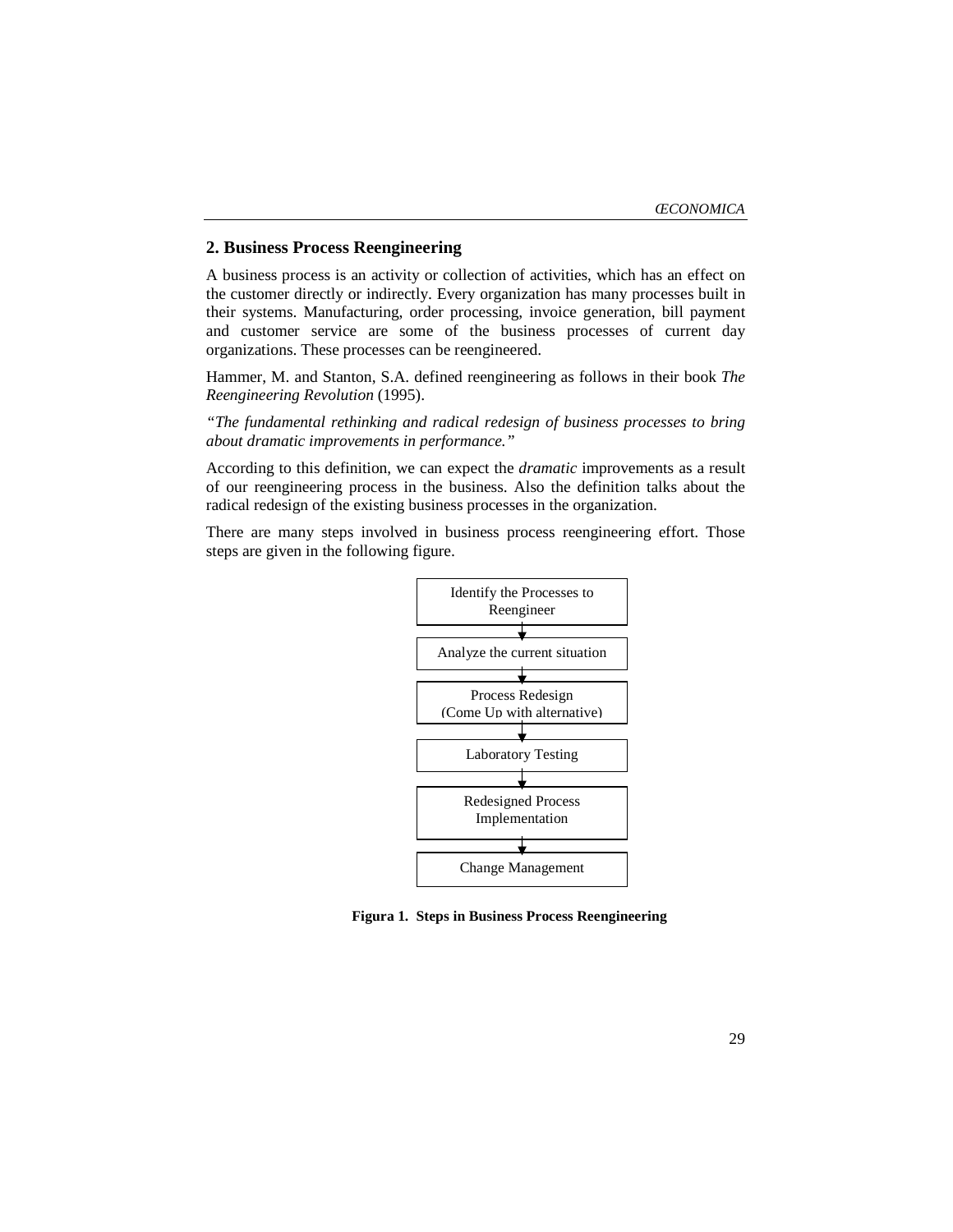Figure 1 explains the steps involved in business process reengineering. For Business Process Reengineering, one should identify the processes in the organization to be reengineered. The outcomes expected from business process reengineering can be increase in profits, reduction in costs, improvement in quality, service or increment in turn around time, etc. There should be reengineering team assigned for this business process reengineering assignment purposes. Definitely there should be commitment from the top management such as CEO and COO for this business process reengineering purpose.

Reengineering efforts are to be supported by the senior management in the organization. The process owner and reengineering team work on reengineering of each identified processes of the organization.

During this reengineering time, the top management should be committed to the BPR efforts in the organization. Top management commitment is explained in the next paragraph.

## **3. Top Management Commitment**

Definitely top management like CEO, COO should have commitment over these reengineering efforts. They should dedicate resources and time for reengineering efforts. First of all, top management should assess their situation and the organization's situation, and they should come up with whether they are ready for reengineering or not at this point in time. Once they are ready, the top management should identify the reengineering team. The reengineering team after situational appraisal comes up with to be reengineered processes in the organization. Identification of processes is the important step in a business process reengineering assignment.

The role of top management in reengineering efforts of the organization is very much significant and has got lot of importance. The reengineering team efforts and their role are explained in the next paragraph.

## **4. Reengineering Team**

The top management has to identify the reengineering team. In some of the organizations, a member of senior management may head the reengineering team. The reengineering experts report to this senior management member. In some of the organizations, reengineering teams form as committees and directly report to the CEO or head of process reengineering. In some of the organizations, reengineering team consists of only external BPR consultants. Some of the organizations have VP and Director level positions for business process reengineering experts.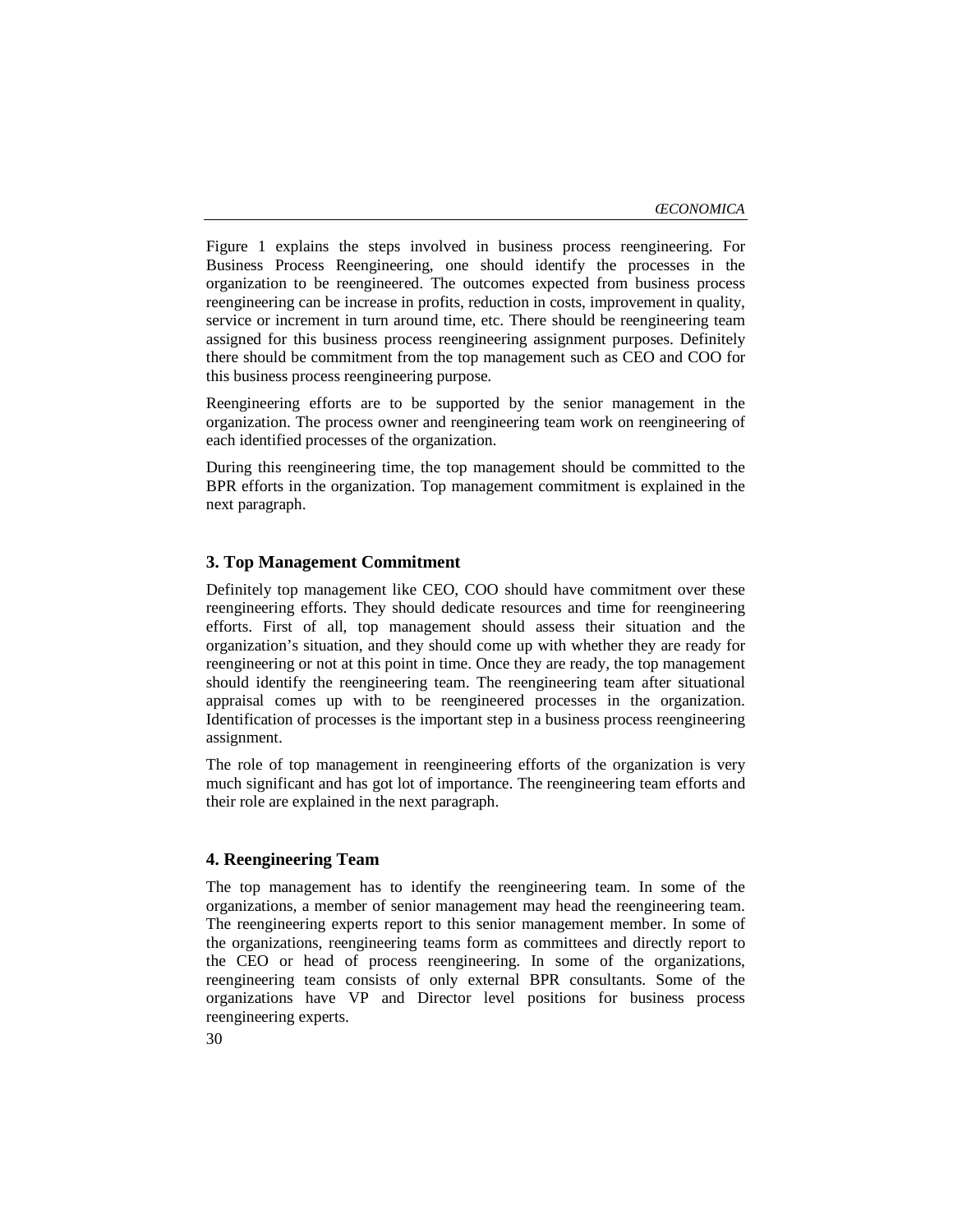Reengineering team is responsible for identification of processes and redesign of the processes. The employees of the organization must be part of the process implementation stage. Next, we will see the skills required for the business process reengineer.

### **Skills Required for Reengineer**

According to the Hammer, M. and Stanton, S.A. (1995), the business process reengineer should have the following profile.

- Process–orientation;
- Holistic Perspective;
- Creativity;
- Restlessness;
- Enthusiasm;
- Optimism;
- Persistence;
- Tact;
- Team Player;
- Communication Skills.

These skills of reengineer leads to the successful execution of business process reengineering assignments. In the next section, we will see how the BPR team communicates with the stakeholders.

## **5. Communicating to the Team**

The Reengineer in the reengineering team should have good communication skills because he has to sell his ideas and the processes he redesigned to the outer world. That is the reengineer should communicate his work and redesigned processes to the employees of the organization for implementation purposes. This requires strong communication skills from the reengineer side. Because while communicating the designed processes to the other employees of the organization, it may face resistance to change the employees, because of various reasons. Hence the reengineer has to deal with these issues with care and diligence.

While communicating with the employees of the organization, the reengineering team should keep in mind that the communication should be clear and unambiguous. They should make their point clear to the process implementation team. Here they should take into consideration of human factors and soft issues while dealing with people. They should make it clear that the BPR is not about downsizing and layoffs or reducing head count. It is about process improvement and reducing cycle time, reducing turn around time and improving profits. This should be communicated to the employees of the organization while BPR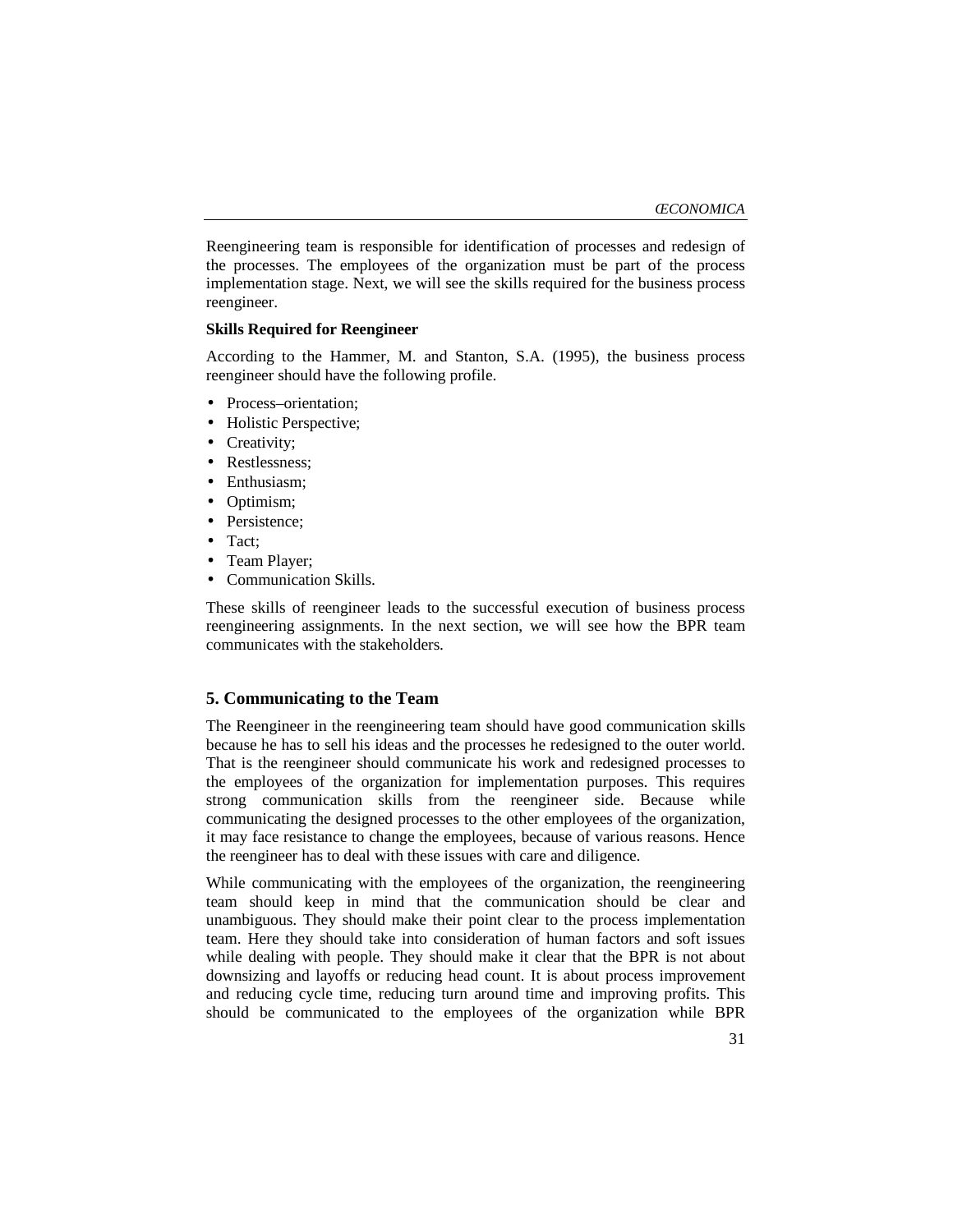assignment is going on. Otherwise the BPR team will face resistance from the employees.

The reengineering team should be able to respond to the employees' queries and should able to do proper transition once process reengineering is over. In the next section, we will see how to hire an external consultant for BPR assignments.

#### **5.1. Hiring a Consultant**

Usually to have a macro view of the business operations, organizations hire external management consultants for business process reengineering assignments. There are many factors, which needs to be taken care while hiring an external consultant for BPR assignments. The experience level of the consultant, domain expertise, knowledge and awareness of BPR of the consultant play vital role in selecting the consultant for BPR assignments.

Small firms may go for independent individual BPR consultants and the big firms may hire big consulting companies for business process reengineering assignments. There are examples of AT & T, American Express, Texas Instruments, and EDS, which have successfully implemented business process reengineering in their organizations. Process redesign is explained in the next section.

### **5.2. Process Redesign**

Usually, once the reengineer studies the current processes in the organization, he comes up with the alternative ways of doing things, which result into profitability, or cost reduction, or improved quality or improved services. These new processes or redesigned process needs to be tested in the laboratory before making them public. That is the new processes needs to be tested in a simulated environment before they are implemented in the actual business situation.

There are a few companies, which failed at business process reengineering. However these companies are very less in percentage. There can be many reasons for the failure of BPR in the organizations. Many be they have not identified the processes correctly to reengineer. Or they spent most of the time on planning rather than executing. Lack of commitment from top management can be another reason for the failure of business process reengineering in the organization. Or they did not have experienced BPR consultant. Or they did not choose the right consultant. These are some of the reasons for the failure of business process reengineering in organizations.

Hence, one should study the current processes in place in the organization before going for redesigning the processes. They should identify right processes to reengineer. And then go ahead with reengineering. Then communicate the results to the employees for implementation purposes. In the next section, we will see the role of IT in business process implementation.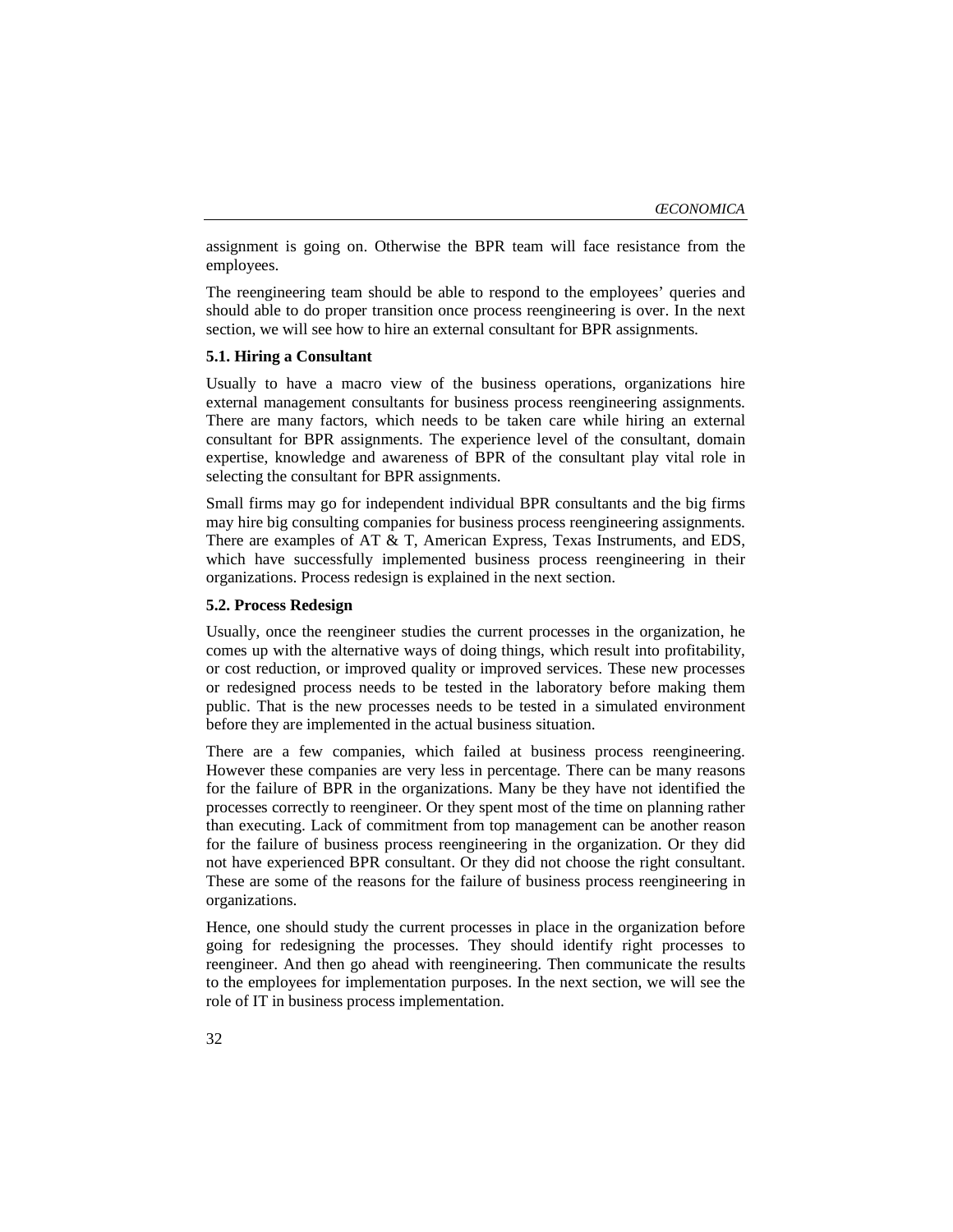## **6. The Role of IT in Business Process Implementation**

Now the IT comes into picture in the process implementation stage. For example, in case of automobile manufactures, they used to have design centres in one location and manufacturing centres in another location and marketing offices in another location. In this scenario, once the marketing executive takes the requirements from the customer, he has to send them by surface mail to the design centre. The design centre drafts are sent through surface mail to the manufacturing plant. This used to take several weeks, before the product comes out of the plant. With the advent of IT and communications technology, this is possible to roll out the product in days time in current days. The marketing executive gathers the requirements and sends them to the design centre through Internet. Then the design centre sends the designs through Internet or email to the manufacturing plant. Some of the companies even went ahead and developed distributed systems and databases using data and voice communication systems. Like this the turn around time can be reduced using information technology.

The output of process reengineering assignment becomes input to the IT implementation team. It is better to have IT experts in process implementation stage in BPR assignments. As explained in the above example, the IT is reducing the cycle time in attending to the customer requests.

Following are the advantages we get if we use IT in combination with BPR.

- Information Technology can be used to reduce the turn around time, which was taking long time using manual approaches
- Less chance for fraud
- Less chance for corruption
- More accuracy and precision assured, if the IT systems are implemented properly
- More quantity of work (reports) in less time
- Good quality of work results, services or products
- Quick communication in the team
- Faster communication with customer and other stakeholders
- Efficient progress tracking with IT tools

To get all these benefits out of IT and BPR combination, the team and employees of the organization are properly trained in IT applications and related technologies.

Once business process reengineering is over in the organization, the redesigned processes of the organization are to be implemented in the systems. There are two ways to implement them. That is either manual or automation. It is better to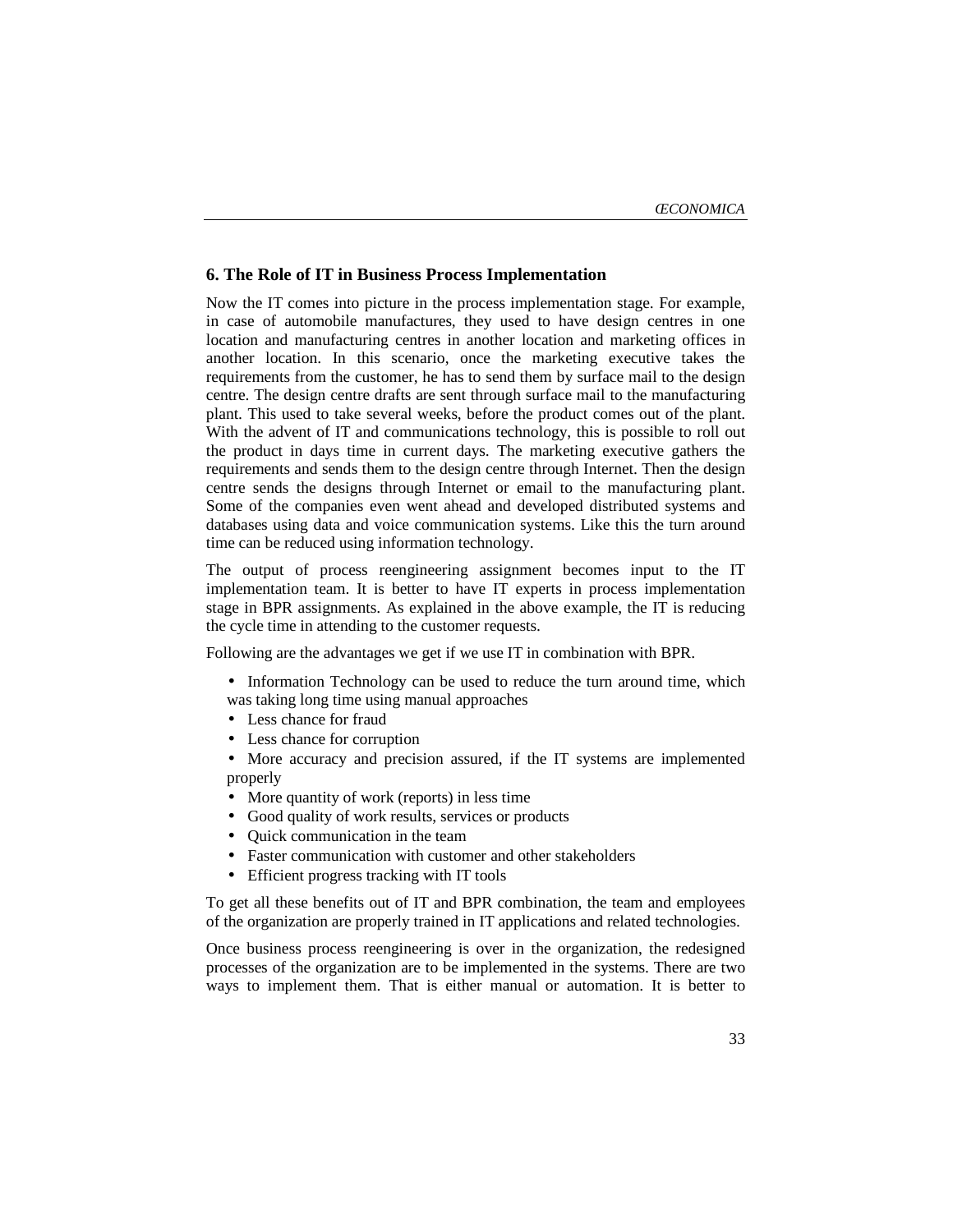automate if the work is complex and needs accuracy. Payroll maintenance in organizations is an example of automation activities.

Once processes are identified to automate, the Information Technologies such as hardware, software and tools can be used in implementing the activities of processes. This part of IT implementation will be taken care by the IT project managers and project leaders. Programmers, database experts, application specialists, test engineers and quality experts are part of the information technology systems implementation. Once these IT systems are ready they will be given to the actual users and the employees of the organization. The team, which implemented the IT systems, should provide the necessary training to the users and the employees of the organization. Project management tools, database technologies, and data and voice communication technologies, networking technologies, ecommerce and web technologies can be used in implementing IT systems.

#### **7. Conclusion**

It is evident that the combination of IT and BPR results into reliable systems in the organizations. We have discussed the business process, business process reengineering, role of top management, the role of process reengineering team, and skills required for process reengineer. The factors we need to take into consideration while taking a process-reengineering consultant are also discussed. We have also discussed the advantages of the combination of IT and business process reengineering in modern day organizations. This combination is good for the benefit of customer, organization, employees and the stakeholders.

### **8. References**

Champy, J. (1995). *Reengineering Management*. HarperBusiness, HarperCollins Publishers Inc., New York, 1995.

Love, P.ED. (1996). Enablers of Process Re-engineering. In: *INCIT 96 Proceedings: Bridging the Gap*; pages: 77-83. Barton, ACT: Institution of Engineers, Australia, 1996. National conference publication (Institution of Engineers, Australia); no. 96/04, Available online at <http://search.informit.com.au/documentSummary;dn=487736062867808;res=IELENG> ISBN: 0858256487.

Martin, J. (1995), *The Great Transition*: *Using the Seven Disciplines of Enterprise Engineering to Align People, Technology and Strategy.* American Management Association, New York, USA.

Weicher, M.; Chu, W.W.; Lin, W.C.; Le, V. & Yu, D. (1995). *Business Process Reengineering Analysis and Recommendations.* Baruch College, City University of New York, Available online at http://www.netlib.com/files/bpr1.pdf